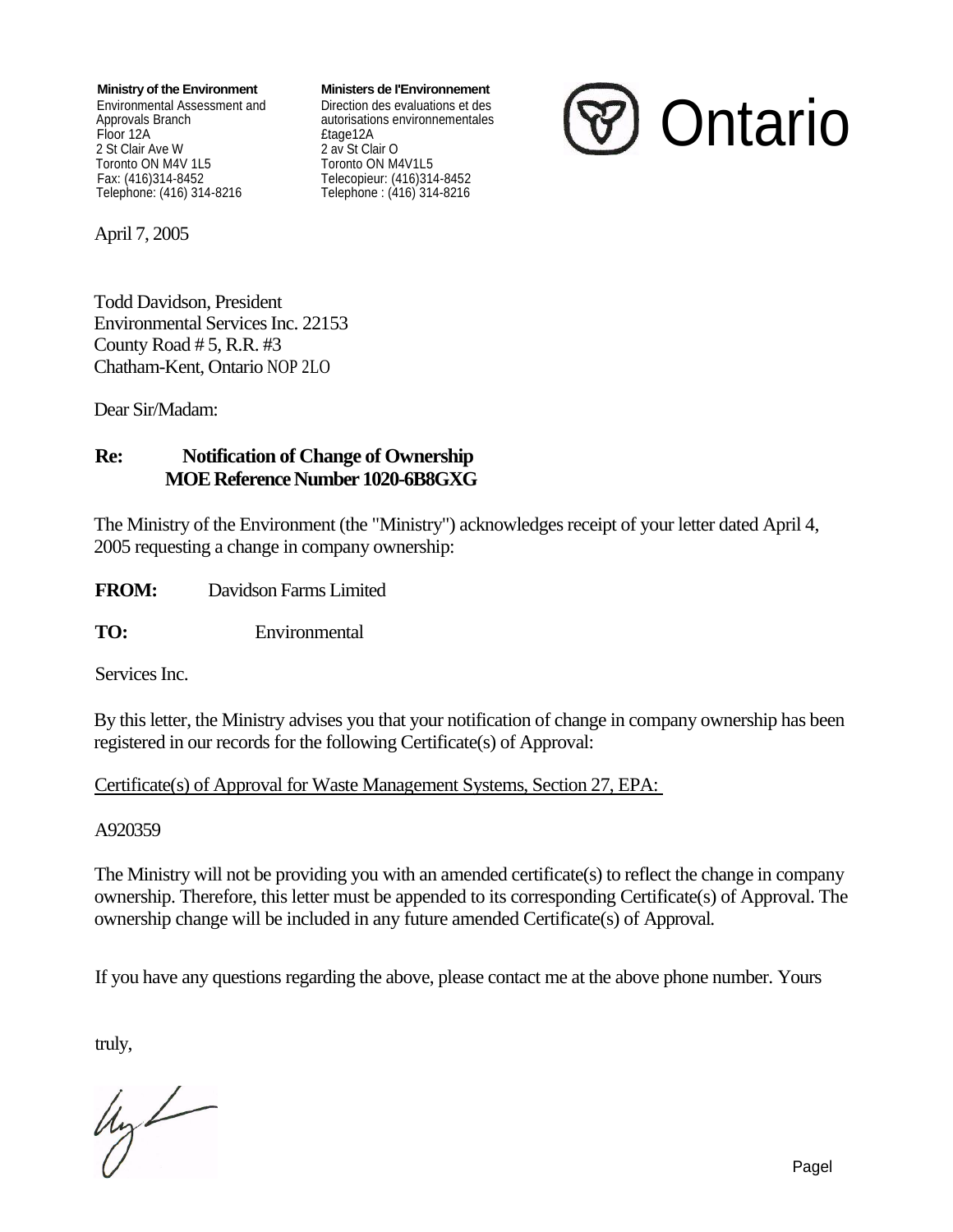# Eugenia Chalambalacis Application Processor

# cc: District Manager, MOE Sarnia

File Storage Number: 920359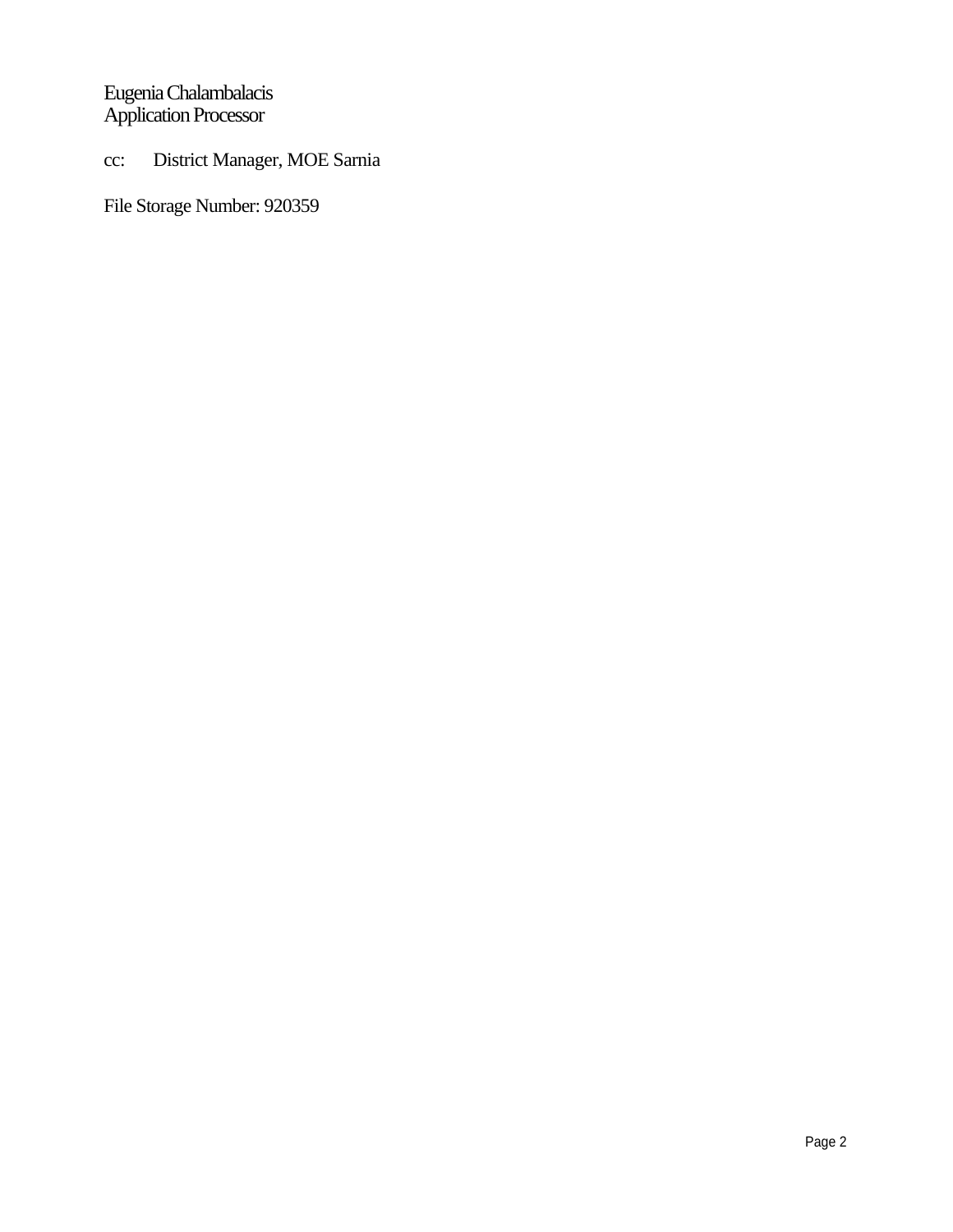

*SYSTEM (HAULED SEWAGE) NO. A 920359*

*Ministry Ministers de PROVISIONAL CERTIFICATE OF APPROVAL*<br>*de FOR A WASTE MANAGEMENT of the de FOR A WASTE MANAGEMENT* 

*Environment I'Environnement* 

*Page 1 of 14*

*Under the Environmental Protection Act and the regulations and subject to the limitations thereof, this Provisional Certificate of Approval is issued to:*

Richard Lee Davidson a/a Walt & Dick's Sanitation RR#1 Tilbury, Ontario NOP2LO

*fora Waste Management System (Hauled Sewage), and including Hauled Sewage Disposal Sites as approved, serving* the Province of Ontario.

all in accordance with the plans and specifications listed in Schedules "A", "B", "C" and "D", which are attached to and form a part of this Provisional Certificate of Approval,

*and subject to the following conditions:*

DEFINITIONS For the purpose of this Provisional

Certificate of Approval:

a. "Company" means Richard Lee Davidson, o/a Walt & Dick's Sanitation or its agents or assignees; b. "Director" means any Ministry employee appointed by the Minister pursuant to Section 5 of the

*Environmental Protection Act,* (the "Act"), as a Director for the purposes of Section 39 of the Act; c. "District Manager" means the District Manager of the Ontario Ministry of the Environment for the

geographic area in which a Site is located; d. "Hauled Sewage" is as defined in Regulation 347, R.R.O. 1990, as amended by Regulation 157, R.R.O.

"Hauled Sewage Disposal Site" means a Hauled Sewage Disposal Site, the location of which is listed in

Schedule "B"; f. "Hauled Sewage Disposal Site Information Form" means a document in the form of an application set out in

Schedule "C";

g. "Ministry" means the Ontario Ministry of the Environment (MOE); h. "Provisional Certificate of Approval" means this entire Provisional Certificate of Approval, including its

schedules, issued in accordance with Section 27 of the Act; i. "Sensitive use" means residential, commercial, recreational or institutional uses, and locations at which

people regularly congregate;

- j. "Sewage Works" means a Sewage Works, the location of which is listed in Schedule "B";
- k. "Site" means a Site, the location of which is listed in Schedule "B";

"Waste Disposal Site" means a Waste Disposal Site, the location of which is listed in Schedule "B" and which is not a Hauled Sewage Disposal Site, a Sewage Works or a Waste Stabilization Pond; m. "Waste Management System" is as defined in the Act, as amended; and n. "Waste Stabilization Pond" means a Waste Stabilization Pond, the location of which is listed in Schedule "B".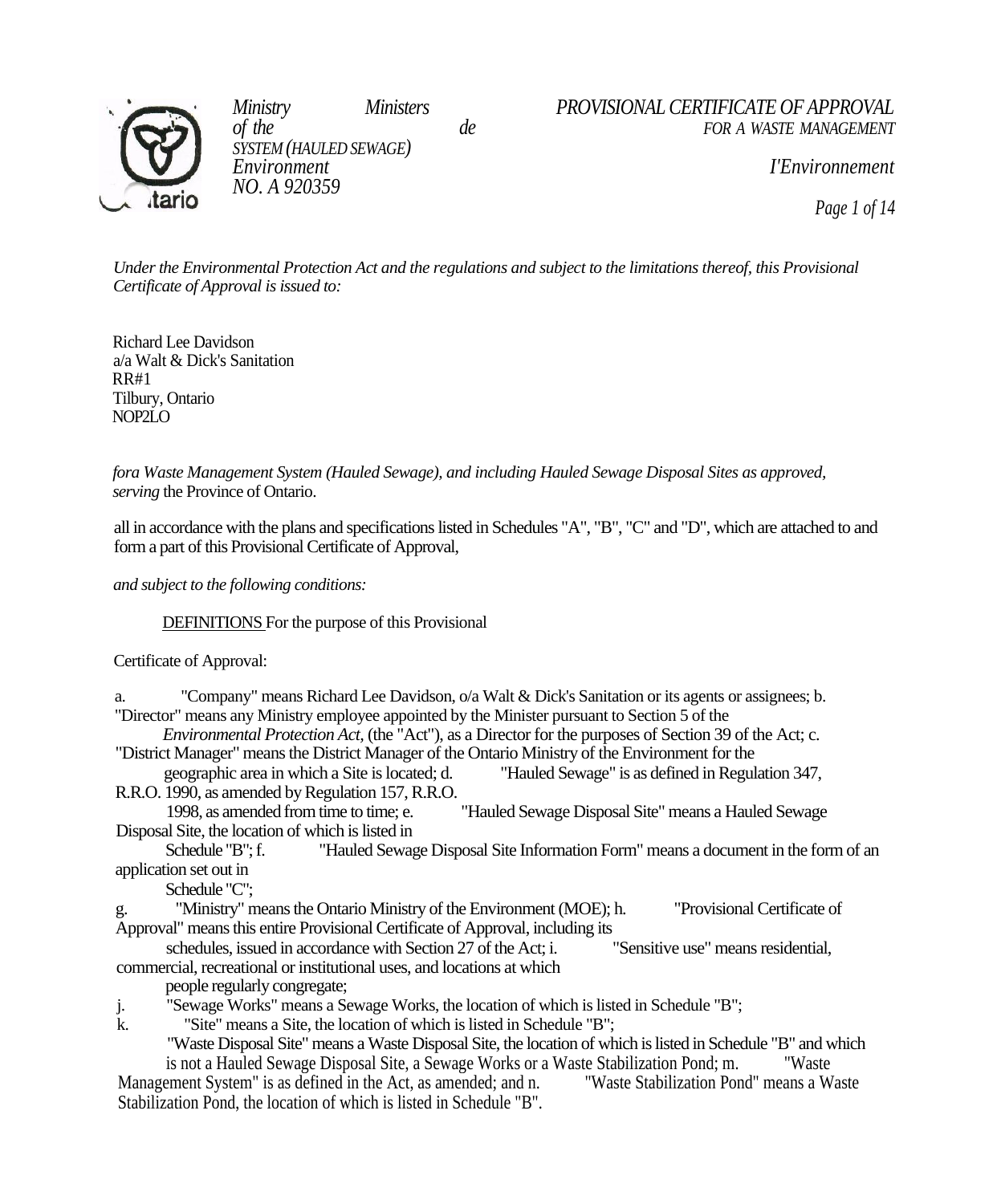

*APPROVAL SYSTEM (HAULED SEWAGE) NO. A 920359*

*Ministry Ministers PROVISIONAL CERTIFICATE OF* 

*of the de FOR A WASTE MANAGEMENT* 

*Environment I'Environnement* 

*Page 2 of 14*

## B. GENERAL

- 1. a. The requirements of this Provisional Certificate of Approval are severable. If any requirement of this Provisional Certificate of Approval, or the application of any requirement of this Provisional Certificate of Approval to any circumstance, is held invalid, the application of such requirement to other circumstances and the remainder of this Provisional Certificate of Approval shall not be affected in any way; and
	- b. The requirements specified in this Provisional Certificate of Approval are the requirements under the Environmental Protection Act, R.S.O. 1990. The issuance of this Provisional Certificate of Approval in no way abrogates the Company's legal obligations to take all reasonable steps to avoid violating other applicable provisions of this legislation and other legislation and regulations.
- 2. a. The documents listed in Schedule "A" are incorporated into and form part of this Provisional Certificate of Approval and the waste management system shall, subject to Condition 2. b. and c. be established and operated in accordance with those documents;
	- b. Where there is a conflict between a provision of any document referred to in Schedule "A", and the other conditions of this Provisional Certificate of Approval, the other conditions of this Provisional Certificate of Approval shall take precedence;
	- c. Where there is a conflict between documents listed in Schedule "A", the document bearing the most recent date shall prevail; and
	- d. The Company and any owner or operator of the waste management system shall ensure that it is constructed and operated in accordance with these conditions.
- 3. The Company shall ensure that any communication/correspondence made in relation to the waste management system or to this Provisional Certificate of Approval includes reference to this Provisional Certificate of Approval number.
- 4. The Company shall notify the Director in writing of any of the following changes within thirty (30) days of the change occurring:
	- a. change of Company or operator of the System or both;
	- b. change of address or address of the new Company or operator;
	- c. change of partners where the Company or operator is or at any time becomes a partnership, and a copy of the most recent declaration filed under the *Business Names Act,* 1991 shall be included in the  $\sim$  notification to the Director; and
		- d. any change of name of the corporation where the Company or operator is or at any time becomes a corporation, and a copy of the most current "Initial Notice or Notice of Change" (Form 1 or 2 of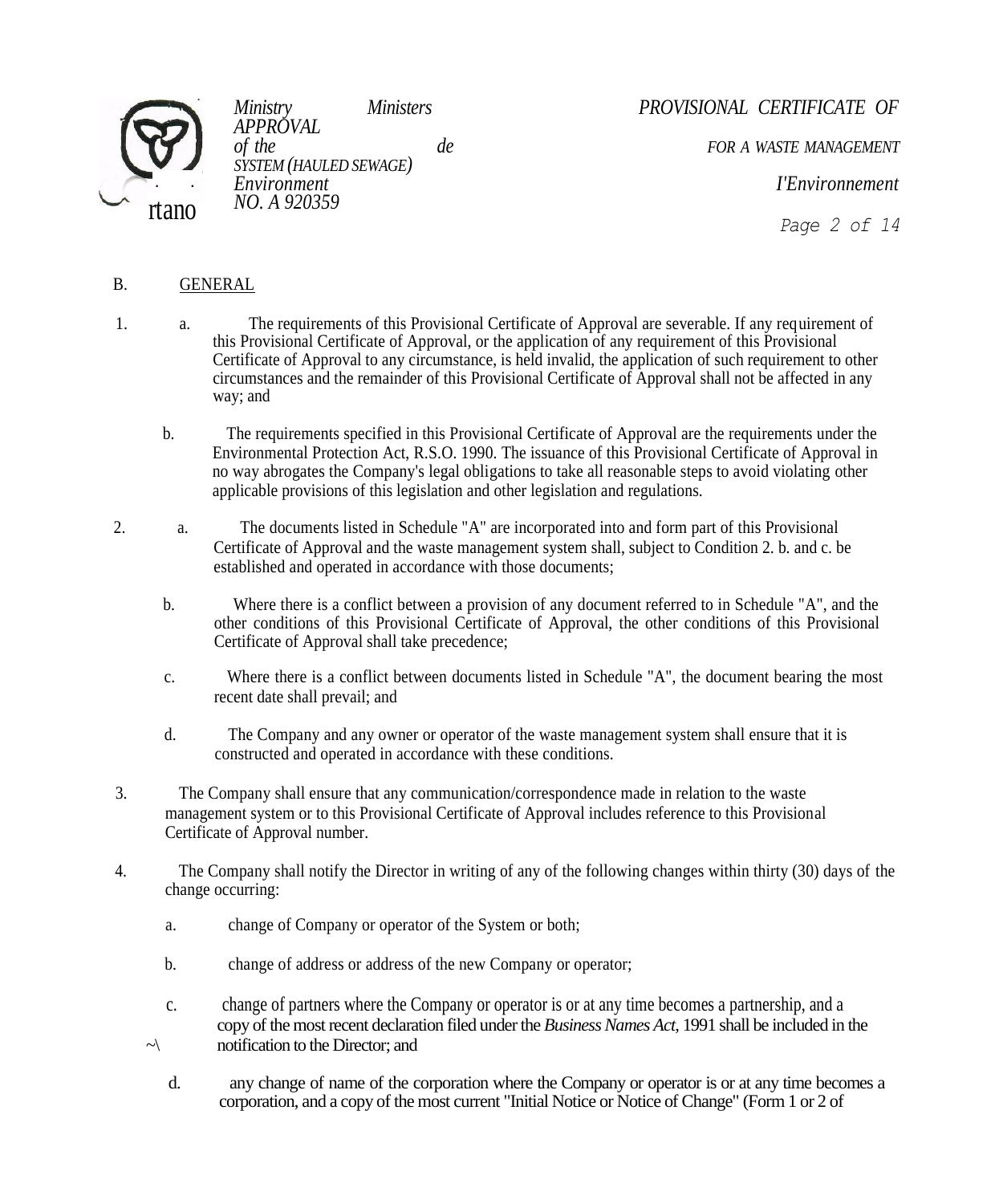

Reg. 182, as amended from time to time), filed under the *Corporations Information Act* shall be included in the notification to the Director.

- 5. In the event of any change in ownership of the System, the Company shall forthwith notify in writing the succeeding owner of the existence of this Provisional Certificate of Approval, and provide the successor with an up-to-date copy of this Provisional Certificate of Approval and a copy of such notice shall forthwith be forwarded to the Director.
- 6. All records and monitoring data required by the conditions of this Provisional Certificate of Approval must be kept on the premises of the Owner and of the operator of the waste management system for a minimum period of five (5) years from the date of their creation.

#### C. OPERATIONS

7. The Company must ensure that no unnecessary off-site effects, such as vermin, vectors, odour, dust, litter, noise and traffic, result from the spreading, hauling, storage or disposal of Hauled Sewage. This condition does not reduce the Company's obligations to comply with the Act or the Ontario Water Resources Act.

\*. All spills and upsets shall be immediately reported to the Ministry's Spills Action Centre at (416) 325-3000 or \\_ 1-800-268-6060 and shall take appropriate remedial action to limit the impact. The information shall be recorded in the log book, referred to in Condition 21 of this Provisional Certificate of Approval.

- 9. Hauled Sewage hauled by the waste management system may only be deposited at:
	- a. A Sewage Works, but only if the municipality or its agent has authorized in writing the deposit and only in accordance with any additional rules imposed by the municipality and only if the Hauled Sewage Disposal Site Information Form for the Site, which is attached as part of Schedule "C", contains current information;
	- b. A Waste Stabilization Pond, but only if the Hauled Sewage Disposal Site Information Form for the Site, which is attached as part of Schedule "C", contains current information;
	- c. A Hauled Sewage Disposal Site, but only if the Hauled Sewage Disposal Site Information Form for the Site, which is attached as part of Schedule "C", contains current information;
	- d. A Waste Disposal Site, but only if the Hauled Sewage Disposal Site Information Form for the Site, which is attached as part of Schedule "C", contains current information; and
	- e. A Hauled Sewage Disposal Site or Waste Stabilization Pond, described in a part of Schedule "C", in accordance with the information and terms and conditions in that part of Schedule "C".

Subject to Condition 9. a through d.:

a. Additional Sewage Works may be added to those listed in Schedule "B" by filing with the District Manager a copy of the consent, including any rules, signed by the owner of the sewage works and having it accepted by the District Manager or other Director; b. Additional Waste Stabilization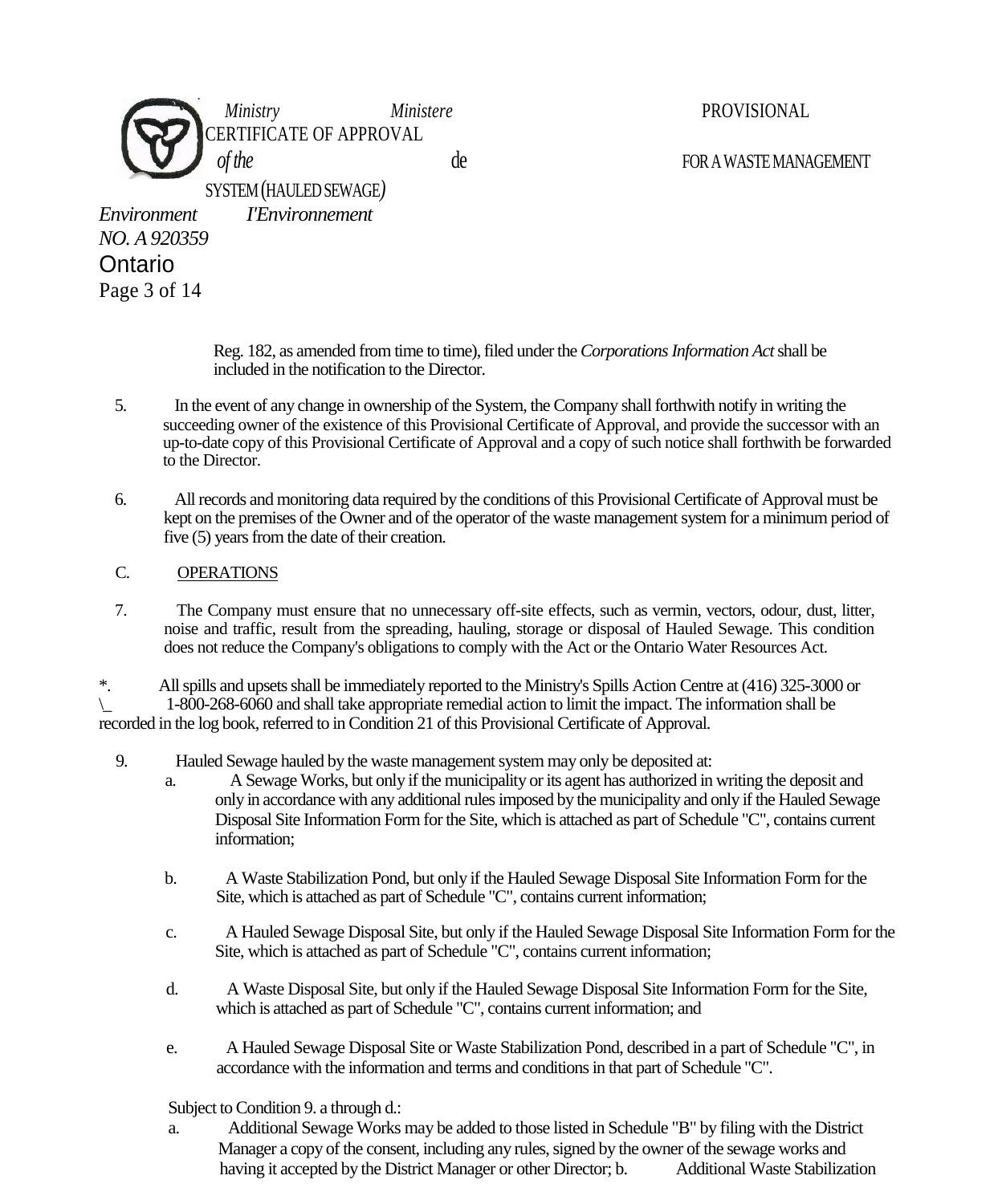Ponds may be added to those listed in Schedule "B" by filing with the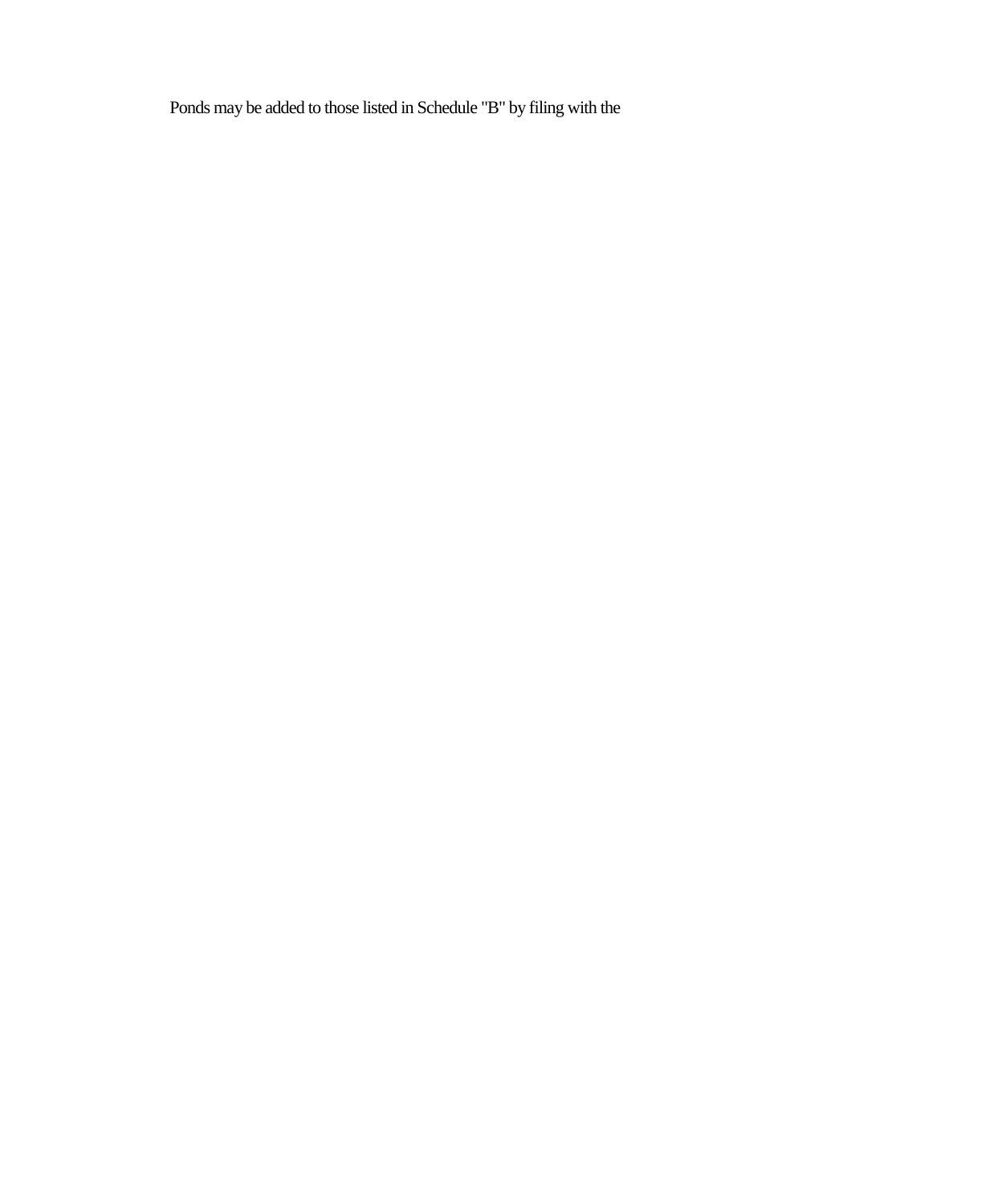

*SEWAGE) I'Environnement NO. A 920359*

## *Ministere PROVISIONAL CERTIFICATE OF APPROVAL de FOR A WASTE MANAGEMENT SYSTEM (HAULED*

*Page 4 of 14*

District Manager a copy of the consent, including any rules, signed by the owner of the sewage works and a copy of the Provisional Certificate of Approval for the Waste Stabilization Pond and having it accepted by the District Manager or other Director;

- Additional Hauled Sewage Disposal Sites may be added to those listed in Schedule "B" by submitting an Application for a Provisional Certificate of Approval for a Hauled Sewage Disposal Site and having it  $\mathbf{C}$ .
- accepted by the District Manager or other Director; d
- Additional Waste Disposal Sites may be added to those listed in Schedule "B" by submitting an .
- Application for a Provisional Certificate of Approval for a hauled Sewage Disposal site and having it accepted by the District Manager or other Director; and e .

An additional Sewage Works, Waste Stabilization Pond, Hauled Sewage Disposal Site or Waste Disposal Site may not be used unless the Director updates the list in Schedule "B" to include the additional item.

#### TRANSITIONAL D.

- a. No Hauled Sewage hauled by the waste management system shall be deposited at a Hauled Sewage Disposal Site or Waste Stabilization Pond at a location set out in Schedule "B" after the earlier of: (i) any expiry or other termination date specified in the most recent approval for the location issued before April 6th, 1998, and 11
	- (ii) May 8, 2000

unless a new application for a Provisional Certificate of Approval for the use of such Site has been submitted after this Provisional Certificate of Approval is issued and an approval has been issued by the Director for that location with a later expiry date specified on it;

- b. Any condition in an approval issued before this approval for a Site listed in Schedule "B" continues to apply together with the conditions of that approval, except if the earlier condition has been amended by the Director after this approval has been issued; and
- c. Subject to Condition 1 l.b., any approval issued before this approval for a Site listed in Schedule "B", and which is subsequently amended by the Director after this approval has been issued, may not be utilized for this waste management system unless the Director updates the list in Schedule "B" to include the additional item..

#### HAULED SEWAGE SITES E.

- The portion of the Waste Stabilization Pond or Hauled Sewage Disposal Site approved for spreading, disposal or storage is subject to the setbacks and requirements defined in Schedule "D", which is attached to and is part of this Provisional Certificate of Approval, unless the Provisional Certificate of Approval specifies different setbacks for the location, in which cases the different setbacks shall apply. 12
- 13. To avoid run-off from the Site,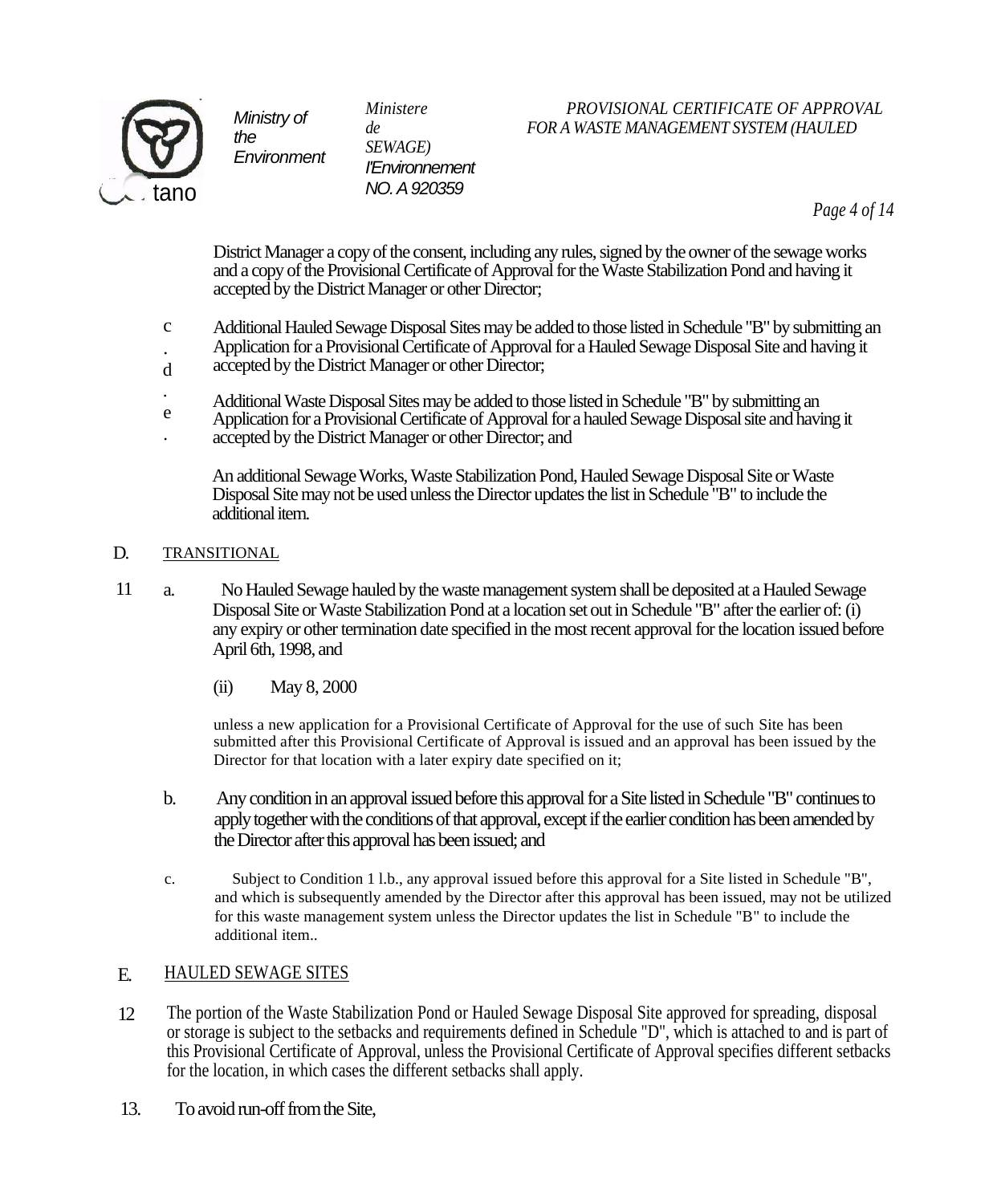*Ministry Ministere PROVISIONAL* 

#### *CERTIFICATE OF APPROVAL Of the* de *FOR A WASTE MANAGEMENT SYSTEM (HAULED SEWAGE)*

 *Environment I'Environnement NO. A 920359*

. . *Page 5 of 14* **Ontario** 

- a. Unless otherwise provided for a particular Site in this Provisional Certificate of Approval, no Hauled Sewage shall be spread or disposed at a Hauled Sewage Disposal Site when the ground is frozen, ice-covered or snow covered;
- b. The Director may reduce the minimum separation distance to a water course to 60 metres where the Site is generally flat (slopes 0-3%) and the risk of run-off has been determined to be minimal; and
- c. Spreading shall be suspended during the period when run-off conditions are such that the Hauled Sewage may run off the Site.
- 14. Hauled Sewage shall only be spread on a Hauled Sewage Disposal Site at the lower of 15 liters per square meter per 7 days or such other lower rate which ensures that ponding at, puddling on or runoff from the Site does not occur.
- 15. Spreading of Hauled Sewage is prohibited at times where there is water either ponded on the field or running off the field.
- 16. No Processed Organic Waste, grease trap waste or other waste, other than Hauled Sewage, shall be stored at a Waste Stabilization Pond or spread or disposed at a Hauled Sewage Disposal Site, unless specifically provided for that Site hi Schedule "C".

The Company shall not use a Waste Stabilization Pond or Hauled Sewage Disposal Site for the disposal of Hauled Sewage if any other person has used the Site for the disposal of any waste during a 60 month period preceding the intended application of the Hauled Sewage.

- 18. No Hauled Sewage shall be disposed or stored, pursuant to this approval at a Site which becomes listed in Schedule "B", more than 60 months after the date when the Site is listed unless a later date is specified in writing by the Director, for that Site.
- 19. a. The amount of Hauled Sewage, based on a single application of the Hauled Sewage, received at a Site at any point in time shall not exceed the maximum amount to be spread on the Site over a six month period as approved in Schedule "C"; and
	- b. Hauled Sewage may not be stored at a Hauled Sewage Disposal Site for longer than 30 days prior to its being spread at the Site, unless this time frame is amended as a condition of approval for an application made on Schedule "C" of this certificate.
- 20. The Company shall not spread, dispose or temporarily or permanently store Hauled Sewage at any location not listed in Schedule "B".

# F. RECORD KEEPING

The Company shall conduct regular inspections of the equipment under their care and control to ensure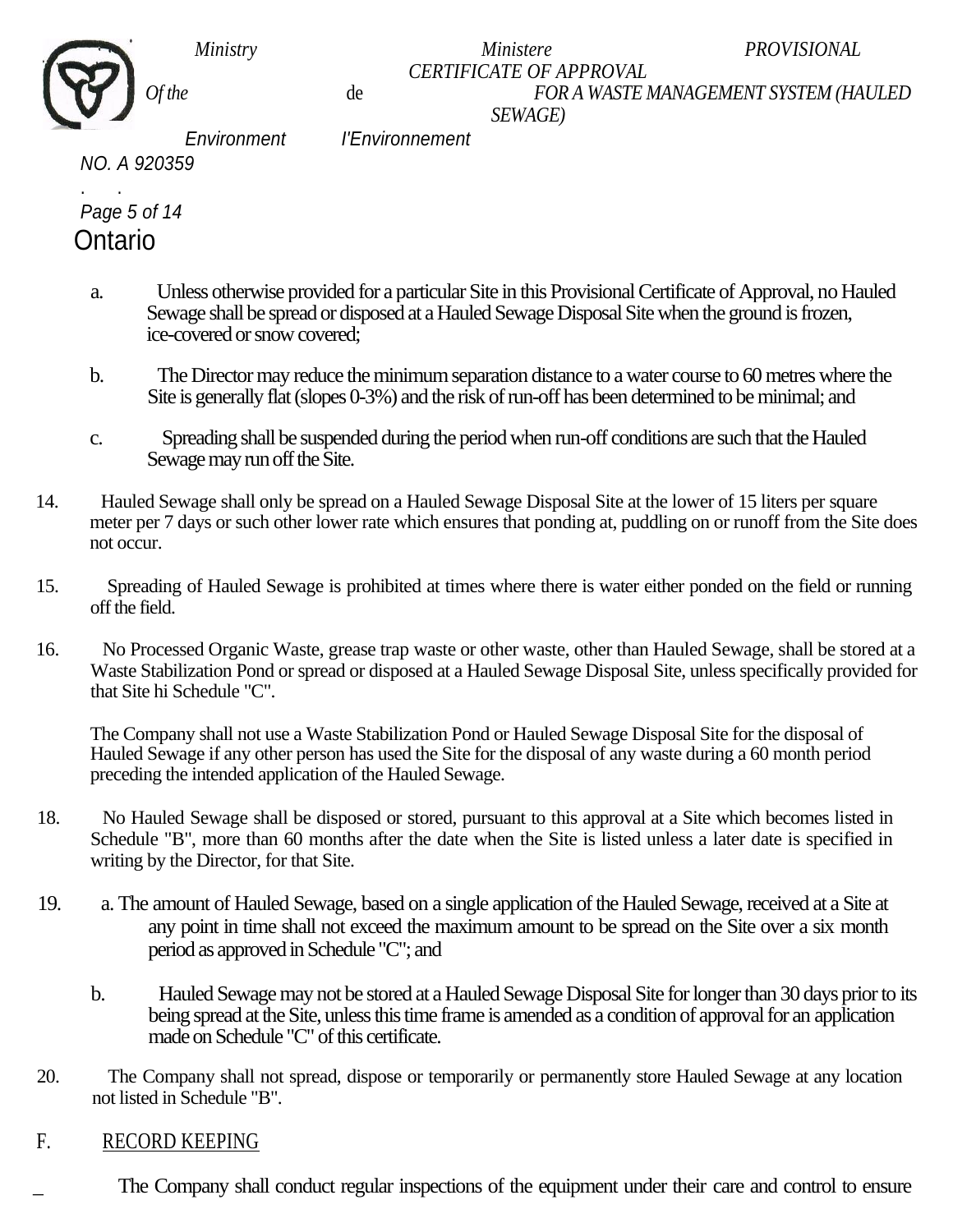that all equipment is maintained and operated in a manner that the Hauled Sewage will not negatively impact the environment. Any deficiencies, that might negatively impact the environment, detected during these regular inspections, shall be promptly corrected. A written record shall be maintained in a log book, which includes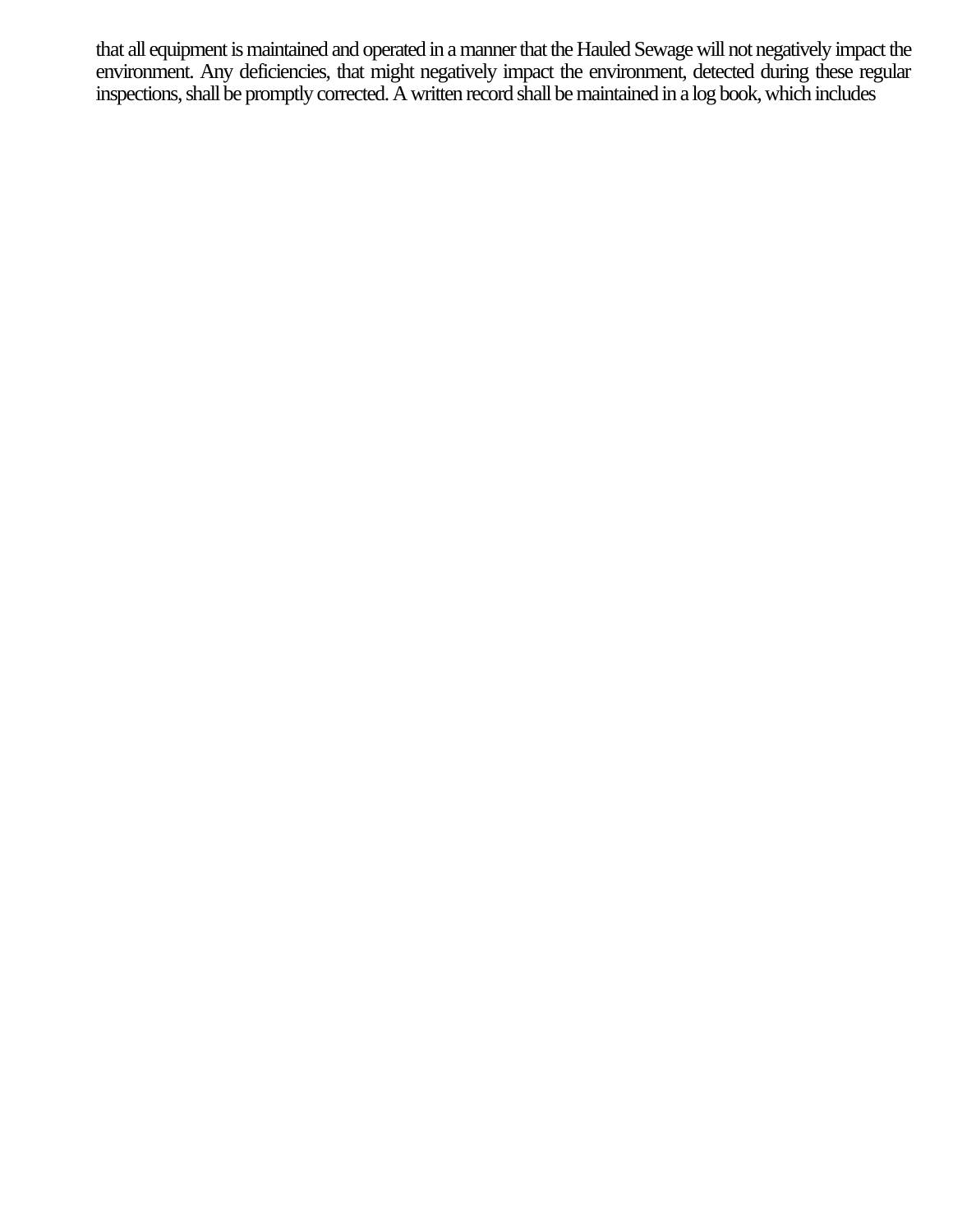

*(HAULED SEWAGE) 920359* 

*Environment I'Environnement NO. A* 

# *Ministry Ministere PROVISIONAL CERTIFICATE OF APPROVAL of the de FOR A WASTE MANAGEMENT SYSTEM*

the following:

- a. name and signature of personnel conducting the inspection;
- b. date and time of the inspection(s); and
- c. recommendations for remedial action and actions undertaken.
- 22. a. The Company shall keep written records in the log book referred to in Condition 21, in order to complete an Annual Report by February 28 of each year, covering the previous calendar year. The Report shall be prepared and retained at the Company's place of business. This Report shall include, but is not limited to:

i. a list of all Sites and their locations where Hauled Sewage was spread, stored or disposed; ii. a complete and up-to-date record of all Sites which are included in Schedule "B" of this

Provisional Certificate of Approval; Hi. a complete and up-to-date record showing when and how much Hauled Sewage was spread,

stored or disposed at each approved Site; and iv. details as to the nature of any spill or upset occurring at the Site, and the action taken for

clean-up, correction and prevention of future occurrences; and

- b. It is a condition of this Provisional Certificate of Approval under the Act that the Company must forthwith, upon the request of a Provincial Officer or other authorized ministry employee, permit Provincial Officers to cany out inspections authorized by section 156, 157 or 158 of the Act, section 15, 16 or 17 of the Ontario Water Resources Act, R.S.O. 1990 or section 19 or 20 of the Pesticides Act, R.S.O. 1990 of any place, other than any room actually used as a dwelling, to which this Provisional Certificate of Approval relates.
- 23. This approval consolidates all previous approvals, permits and licences under Part VIE of the Act for the Waste Management System, the Hauled Sewage Disposal Sites and Waste Stabilization Ponds, if any, listed in Schedule "B" and except to the extent that provisions of approvals for such Hauled Sewage Disposal Sites or Waste Stabilization Ponds are continued in effect by Condition 1 1 .b. the approvals, permits and licences for the Hauled Sewage Disposal Sites and Waste Stabilization Ponds are hereby revoked.

# **SCHEDULE "A"**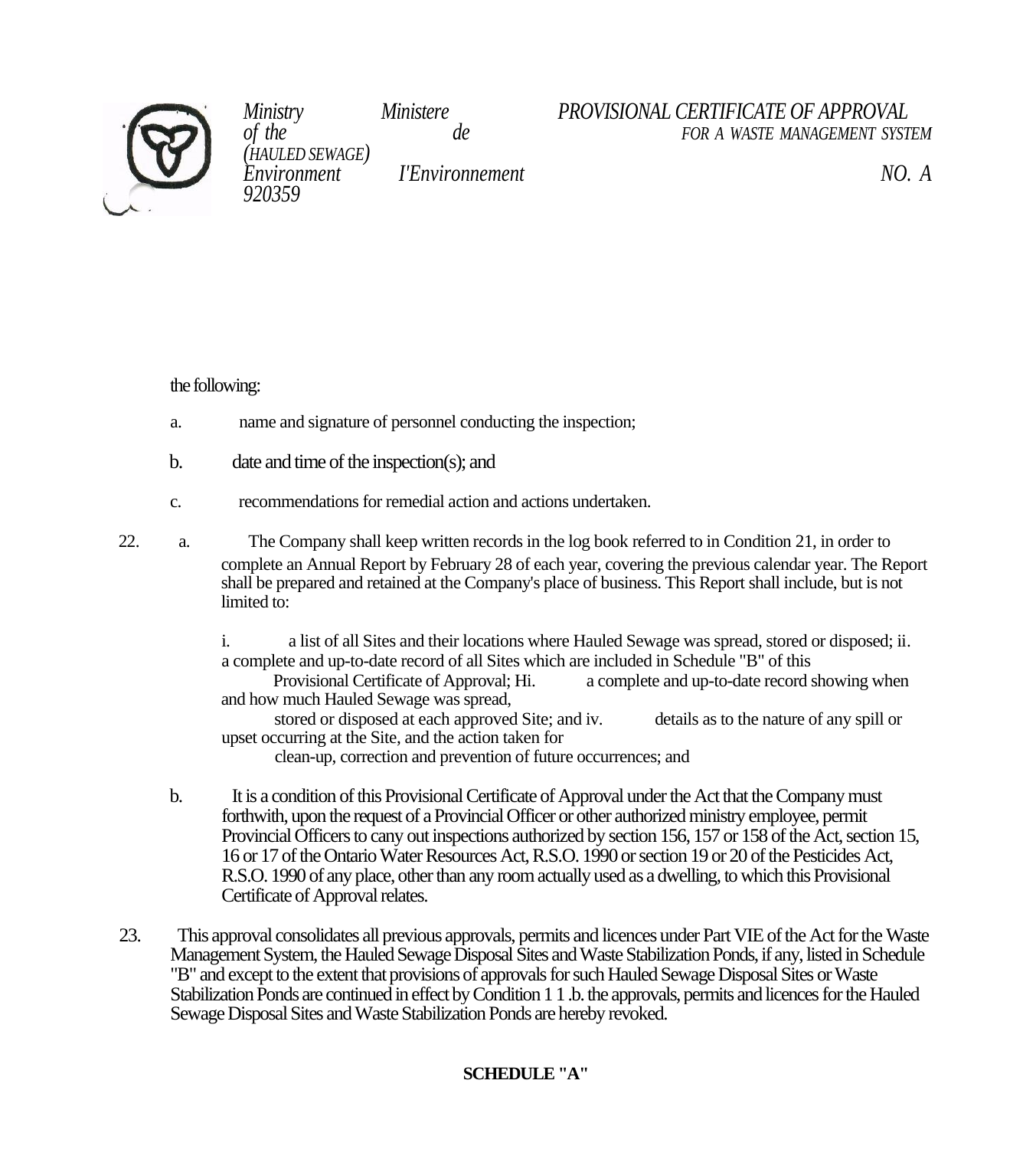# *This Schedule "A "forms part of Provisional Certificate of Approval Number A 920359:*

1. Application for a Provisional Certificate of Approval for a Waste Management System (Hauled Sewage), dated March 30, 1998, from Richard Lee Davidson, o/a Walt & Dick's Sanitation, RR #1, Tilbury, Ontario, NOP 2LO.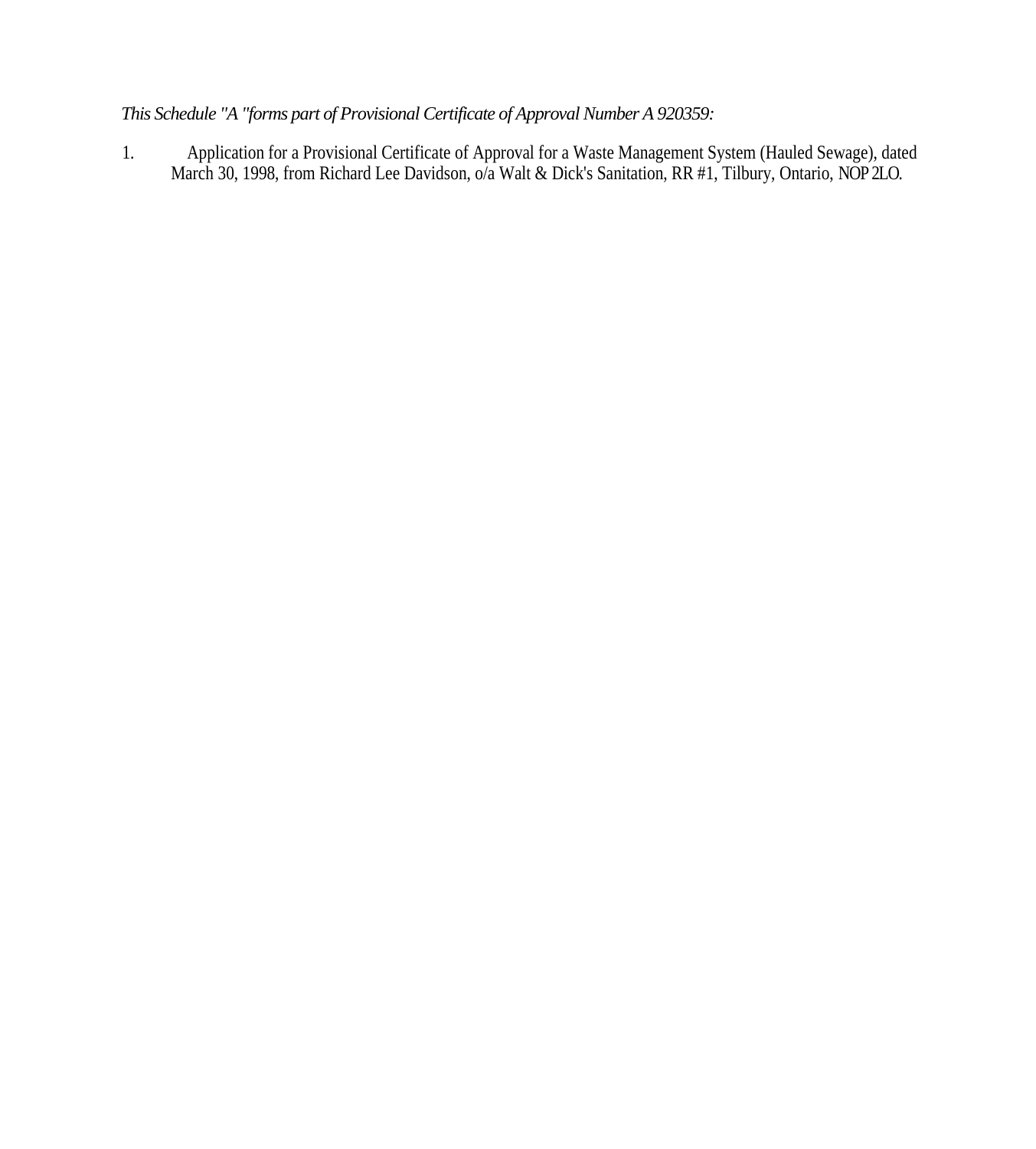

*SEWAGE) I'Environnement NO. A 920359*

### *Ministere PROVISIONAL CERTIFICATE OF APPROVAL de FOR A WASTE MANAGEMENT SYSTEM (HAULED*

**Municipality** 

*Page 7 of 14*

#### **SCHEDULE"B"**

### **INVENTORY OF APPROVED SITES**

*This Schedule "B" forms part of Provisional Certificate of Approval Number A 920359:*

The following Sites are receivers of Hauled Sewage. Schedule "C" contains specific information for each of the Sites (indicate "none" for item #1 of any category with no entries):

- Ai Hauled Sewage Disposal Sites:
- Site No. Location (Lot/Concession<sup>^</sup>
- 1. Any site previously approved for use by the applicant.
- B. Sewage Works:
	- NfiL Location (Lot/Concession)

#### Municipality

- 1. Any works previously approved for use by the applicant.
- C. Waste Disposal Site:
- Site No. Location (Lot/Concession') Municipality
- Any waste disposal site previously approved for use by the applicant. 1.

#### D. Waste Stabilization Pond:

| Site No. | Location (Lot/Concession) |
|----------|---------------------------|
|          |                           |

Municipality

1. Any waste stabilization pond previously approved for use by the applicant.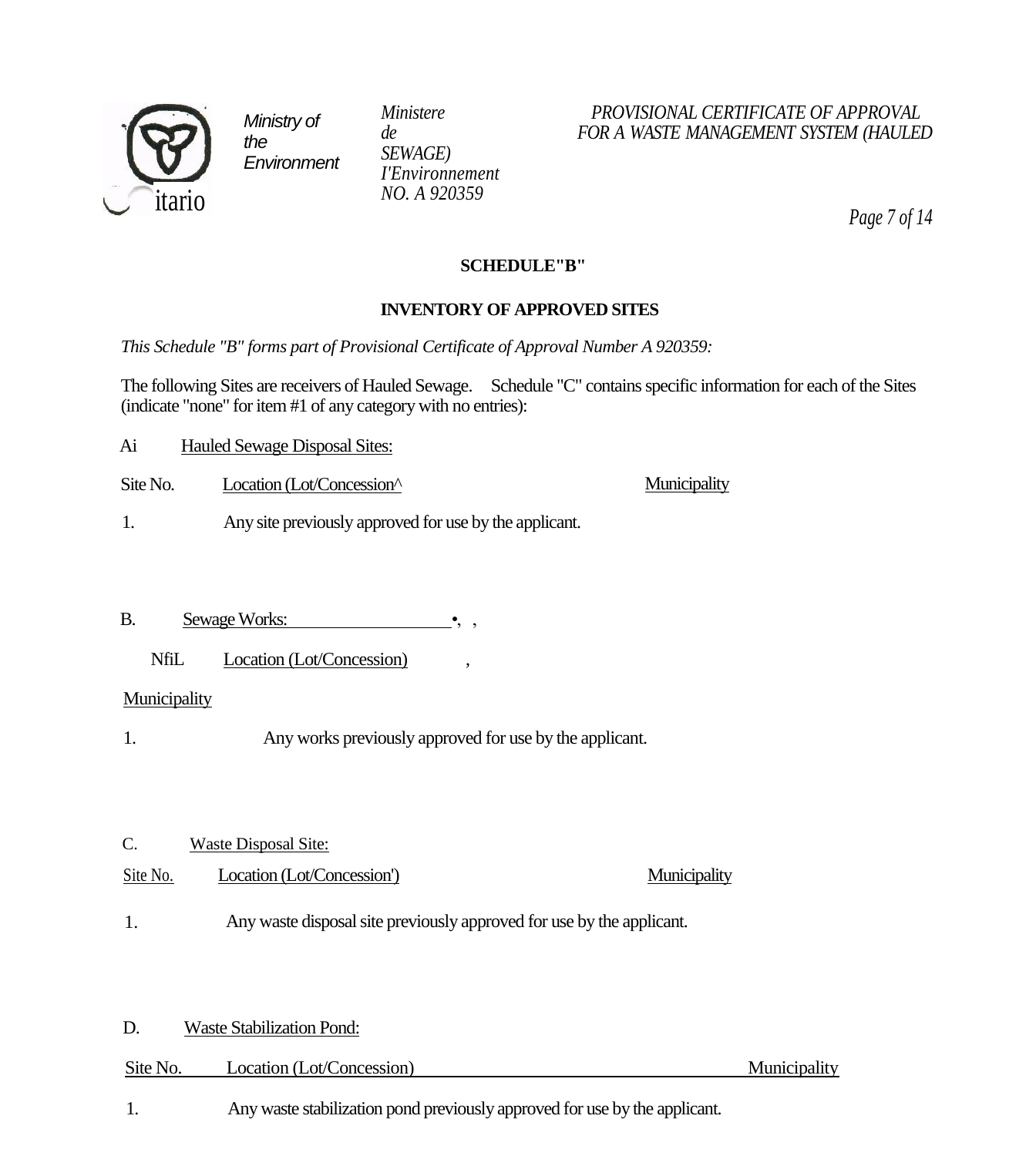

*SEWAGE)* I'Environnement NO. A 920359

## *Ministere PROVISIONAL CERTIFICATE OF APPROVAL de FOR A WASTE MANAGEMENT SYSTEM (HAULED*

*Page 8 of 14*

# **SCHEDULE"C" "Hauled Sewage Disposal Site**

#### **Information Form"**

*This Schedule "C" forms part of Provisional Certificate of Approval A 920359:*

| Applicant (please print information throughout):<br>Name:                                                                                          | <b>Q</b> Provincial<br><b>Generator of Hauled Sewage: Municipal</b><br><b>Q</b> Private Q Other Q                                                                                                                                     |                           |  |
|----------------------------------------------------------------------------------------------------------------------------------------------------|---------------------------------------------------------------------------------------------------------------------------------------------------------------------------------------------------------------------------------------|---------------------------|--|
| <b>Address:</b>                                                                                                                                    | <b>Type of Hauled Sewage Disposal Site:</b><br><b>STP</b><br>Q Landfill<br><b>O</b> Field<br><b>O</b> Lagoon<br>$\mathbf 0$                                                                                                           |                           |  |
| <b>City/Prov</b><br><b>Postal Code</b>                                                                                                             | <b>Telephone:</b><br>1                                                                                                                                                                                                                |                           |  |
|                                                                                                                                                    |                                                                                                                                                                                                                                       | $XWWW-X^N$                |  |
| Landowner or agent (if not Applicant): Name:                                                                                                       | Lessee (if applicable): Name:                                                                                                                                                                                                         |                           |  |
| "\ddress:                                                                                                                                          | <b>Address:</b>                                                                                                                                                                                                                       |                           |  |
| sphone:                                                                                                                                            | <b>Telephone:</b>                                                                                                                                                                                                                     |                           |  |
| As the landowner, I<br>(^nature)                                                                                                                   | As the lessee, I                                                                                                                                                                                                                      | (signature)               |  |
| hereby consent to the use of the property described<br>herein for temporary Hauled Sewage storage Q and<br><b>Hauled Sewage spreading Q. Dated</b> | hereby consent to the use of the property described<br>herein for temporary Hauled Sewage storage G and<br><b>Hauled Sewage spreading Q. Dated</b>                                                                                    |                           |  |
| <b>Site Location: Concession:</b><br><b>Easting:</b>                                                                                               | <b>City</b><br>Q<br><b>Other</b><br><b>Town</b><br>Q                                                                                                                                                                                  | <b>Township</b><br>Q<br>Ő |  |
| Northing:<br>Lot:<br><b>Part of Lot:</b><br>Township/Municipality:<br><b>Street Address:</b>                                                       | <b>Village</b><br>Please attach a sketch of the Site showing relevant<br>features, structures, setback areas, sensitive uses and<br>spreading locations. Also include a topographical map<br>(1:10,000 scale), showing Site location. |                           |  |
| <b>Type, Source and Amount of Hauled Sewage:</b><br>residential Q<br>commercial Q<br>institutional<br>$\mathbf 0$                                  | industrial Q<br>other $Q$ (specify)                                                                                                                                                                                                   |                           |  |
| $\mathbf Y$<br>ount of Hauled Sewage Proposed to be Spread, 1 Stored or Disposed at the Site, in any 6 month period                                |                                                                                                                                                                                                                                       |                           |  |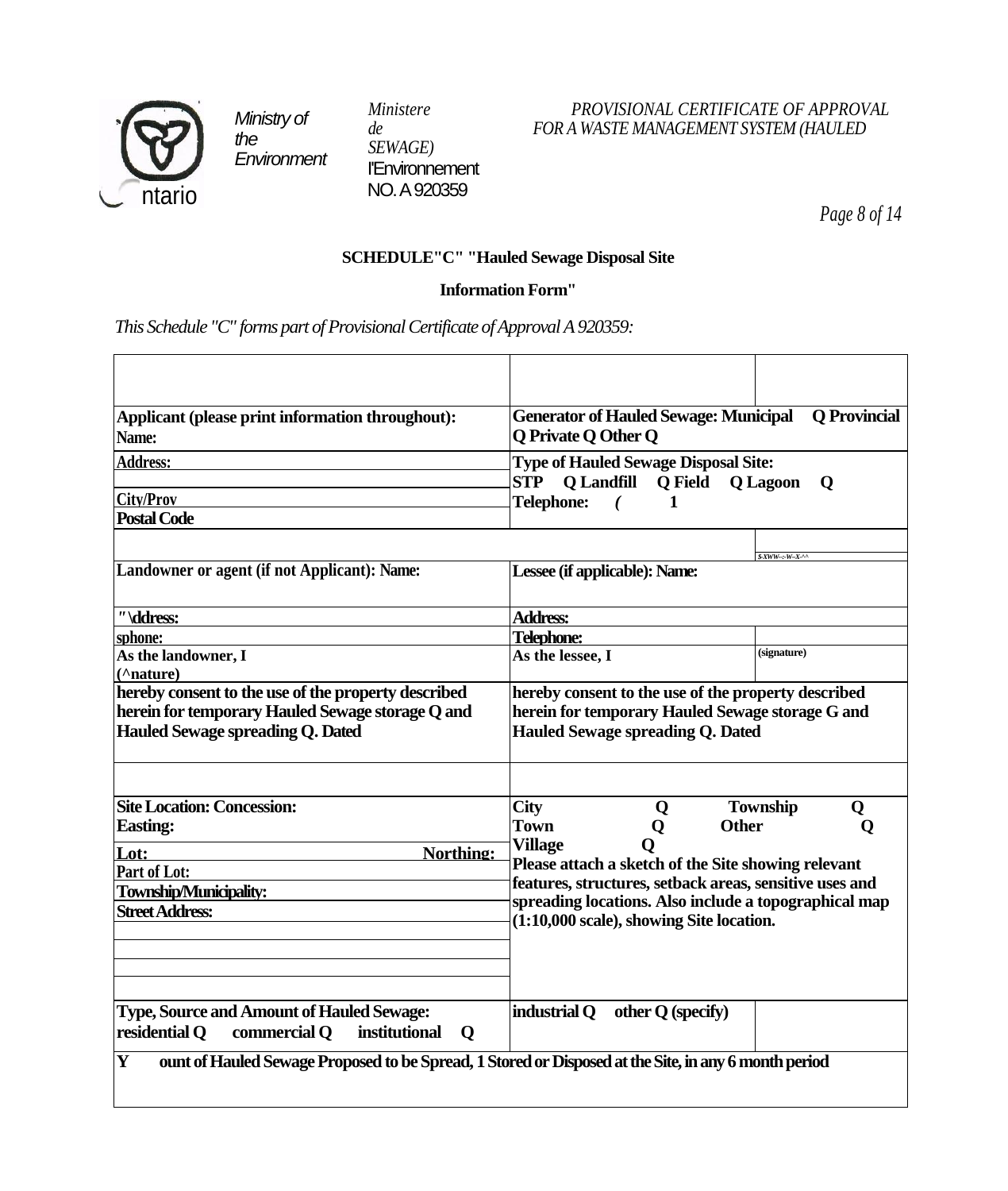

*SEWAGE) I'Environnement NO. A 920359*

## *Ministere PROVISIONAL CERTIFICATE OF APPROVAL de FOR A WASTE MANAGEMENT SYSTEM (HAULED*

*Page 9 of 14*

| Application for a Provisional Certificate of Approval<br>for a Hauled Sewage Disposal Site                                                                                                                                                                                                                           |                                                                                                                                                                                                                       |  |  |  |
|----------------------------------------------------------------------------------------------------------------------------------------------------------------------------------------------------------------------------------------------------------------------------------------------------------------------|-----------------------------------------------------------------------------------------------------------------------------------------------------------------------------------------------------------------------|--|--|--|
| <b>Site Characteristics:</b><br>$(\arcs)$ or<br>Total area of the Site:<br>(hectares)                                                                                                                                                                                                                                | Average slope: 0-3% (flat)<br>Q<br>Q<br>3-6% (gentle slope)<br>Q<br>6-9% (moderate slope)                                                                                                                             |  |  |  |
| (acres) or<br>Total usable area: Type of<br>(hectares)<br>soil:                                                                                                                                                                                                                                                      | $>9\%$ (steep slope)<br>Depth to Water Table (during spreading season): <<br>one metre $Q \rightarrow$ one metre $Q$                                                                                                  |  |  |  |
| Avg. depth to bedrock: 0-1.5 metres $Q > 1.5$ m. Q                                                                                                                                                                                                                                                                   |                                                                                                                                                                                                                       |  |  |  |
| Is the Site tile drained? Yes Q No Q<br>Drying bed: Yes Q No Q # of beds:<br>Distance to nearest water course:<br>Distance to nearest well:<br>Well type: $\frac{\ }{\ }$<br>Distance to closest house on-site Distance to closest<br>house off-site <sup>r v</sup> ance to nearest group of 3 or more<br>residences | $avg.$ depth of drying bed $(s)$<br>$max.$ depth of drying bed $(s)$<br>feet Q<br>metres Q metres<br>, feet Q<br>Q<br>metres<br>Q<br>feet Q<br>metres Q<br>feet Q<br>$\Omega$<br>metres<br>∖ feet Q<br>metres<br>feet |  |  |  |
| Distance to other sensitive users                                                                                                                                                                                                                                                                                    |                                                                                                                                                                                                                       |  |  |  |
| Proposed Winter Operations: yes Q no Q<br>Storage Q<br>Injection Q<br>Spreading Q<br>If yes:                                                                                                                                                                                                                         | <b>Note: Any proposed winter spreading operations</b><br>must be approved in advance by the Director.<br>Drying Bed                                                                                                   |  |  |  |
| <b>Rate of Application for Spreading:</b><br><b>Rate of Application for Drying Beds:</b>                                                                                                                                                                                                                             | liters/square meter/7 day period litres or<br>cubic metres/7 day period                                                                                                                                               |  |  |  |
| I, the undersigned, hereby declare that, to the best<br>of my knowledge, the information submitted in<br>support of this application, is complete and<br>accurate. I further understand my responsibilities<br>and obligations under the legislation.                                                                | I, the landowner, hereby certify that the Applicant, as<br>identified on this form is authorized to act on my<br>behalf for the purpose of obtaining approval under<br>Part V of the Environmental Protection Act.    |  |  |  |
|                                                                                                                                                                                                                                                                                                                      | Landowner (print):                                                                                                                                                                                                    |  |  |  |
| Date:                                                                                                                                                                                                                                                                                                                | Date:                                                                                                                                                                                                                 |  |  |  |
| iature:                                                                                                                                                                                                                                                                                                              | Signature:                                                                                                                                                                                                            |  |  |  |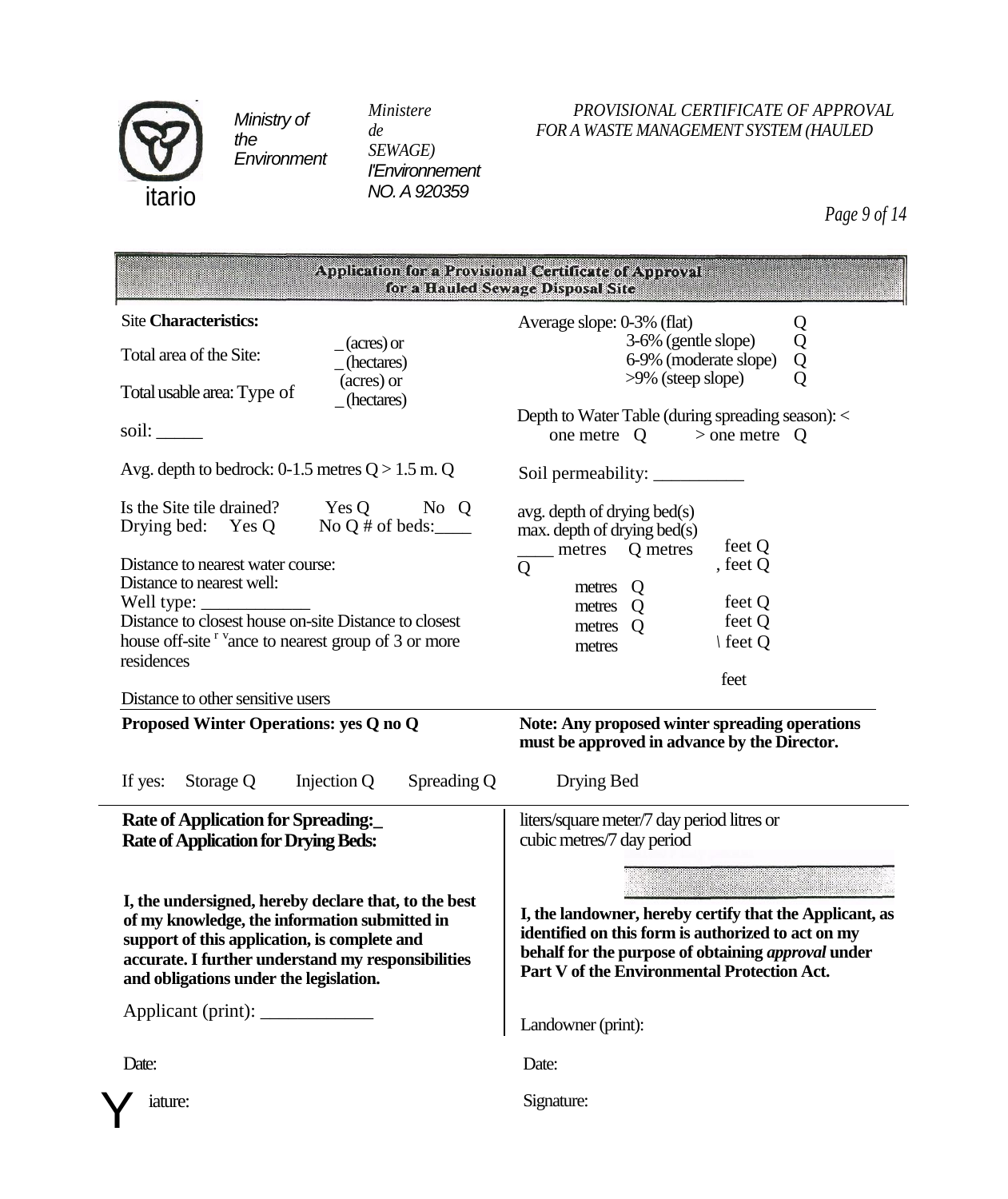# *PROVISIONAL CERTIFICATE OF APPROVAL FOR A WASTE MANAGEMENT SYSTEM (HA ULED SEWAGE) No. A 920359 Page 10 of 14*

# **Provisional Certificate of Approval for a Hauled Sewage Disposal Site For**

# **Ministry Use Only:**

Site Number:

## **Chatham Water Pollution Control Plant**

#### **Site Specific terms and Conditions:**

A letter of acceptance from the operating authority at each sewage treatment plant and a copy of the rules established by the sewage treatment plant for sewage haulers must be provided to the Director by the applicant.

Utilization of the hauled sewage disposal site (sewage treatment plant) shall be in accordance with the conditions set out in Provisional Certificate of Approval A 920359 and in the application signed by Ruth Davidson and dated October 25,2000.

**director's Signature:**

mr

Mike Moroney **Director** Sec.39, Environmental Protection Act MSCM10101

Dated at  $\sqrt{f_f} \le i j? f \le \sqrt{2}$ , this y of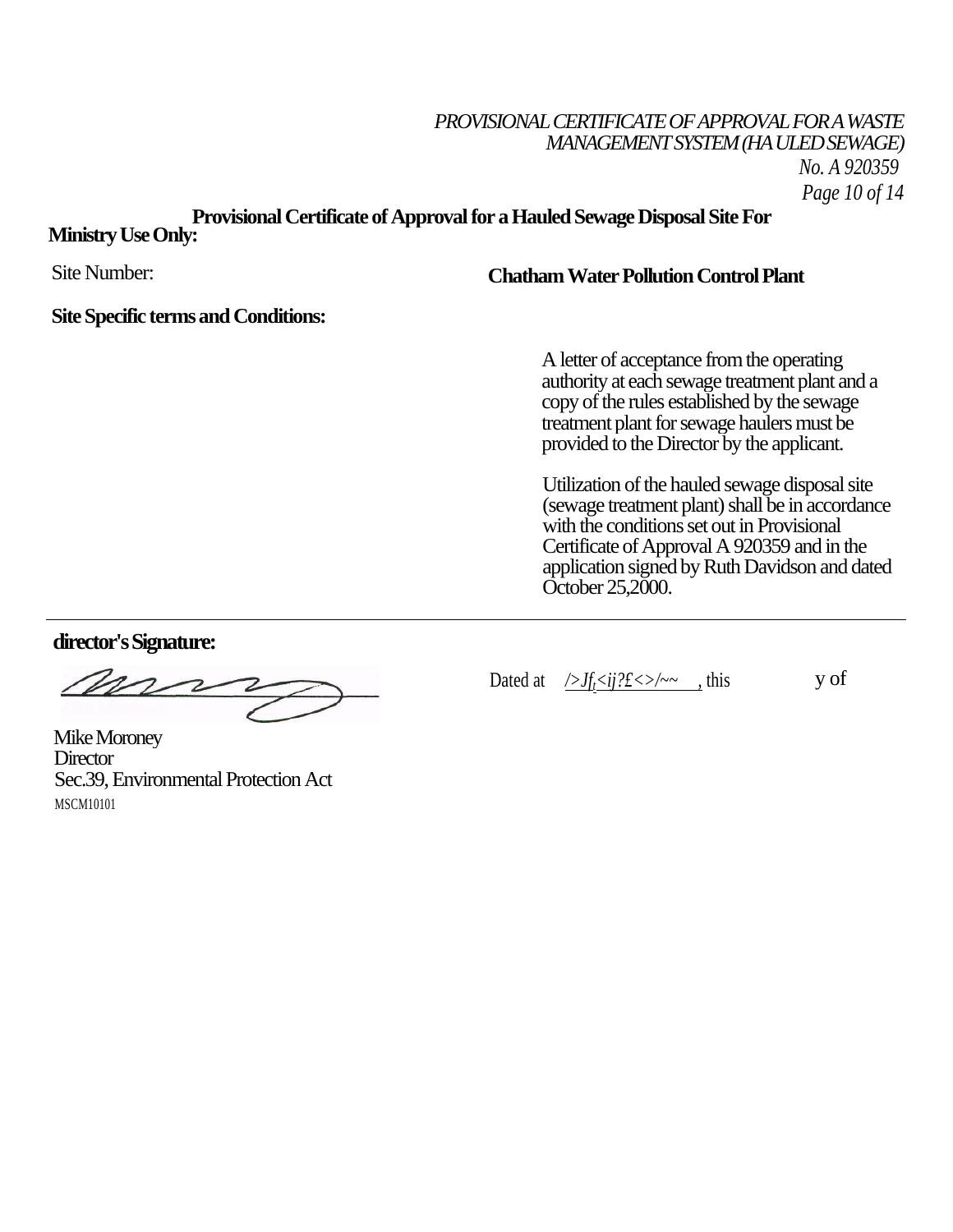

*SEWAGE) I'Environnement NO. A 920359*

### *Ministere PROVISIONAL CERTIFICATE OF APPROVAL*<br>*FOR A WASTE MANAGEMENT SYSTEM (HAULEI* **FOR A WASTE MANAGEMENT SYSTEM (HAULED**

*Page 10 of 14*

| Application for a Provisional Certificate of Approval |  |
|-------------------------------------------------------|--|
| for a Hauled Sewage Disposal Site                     |  |
|                                                       |  |

*Site* **Number:**

 $\sim$ 

**Site Specific terms and Conditions:**

**Director's Signature: Date:**

**\_, 199**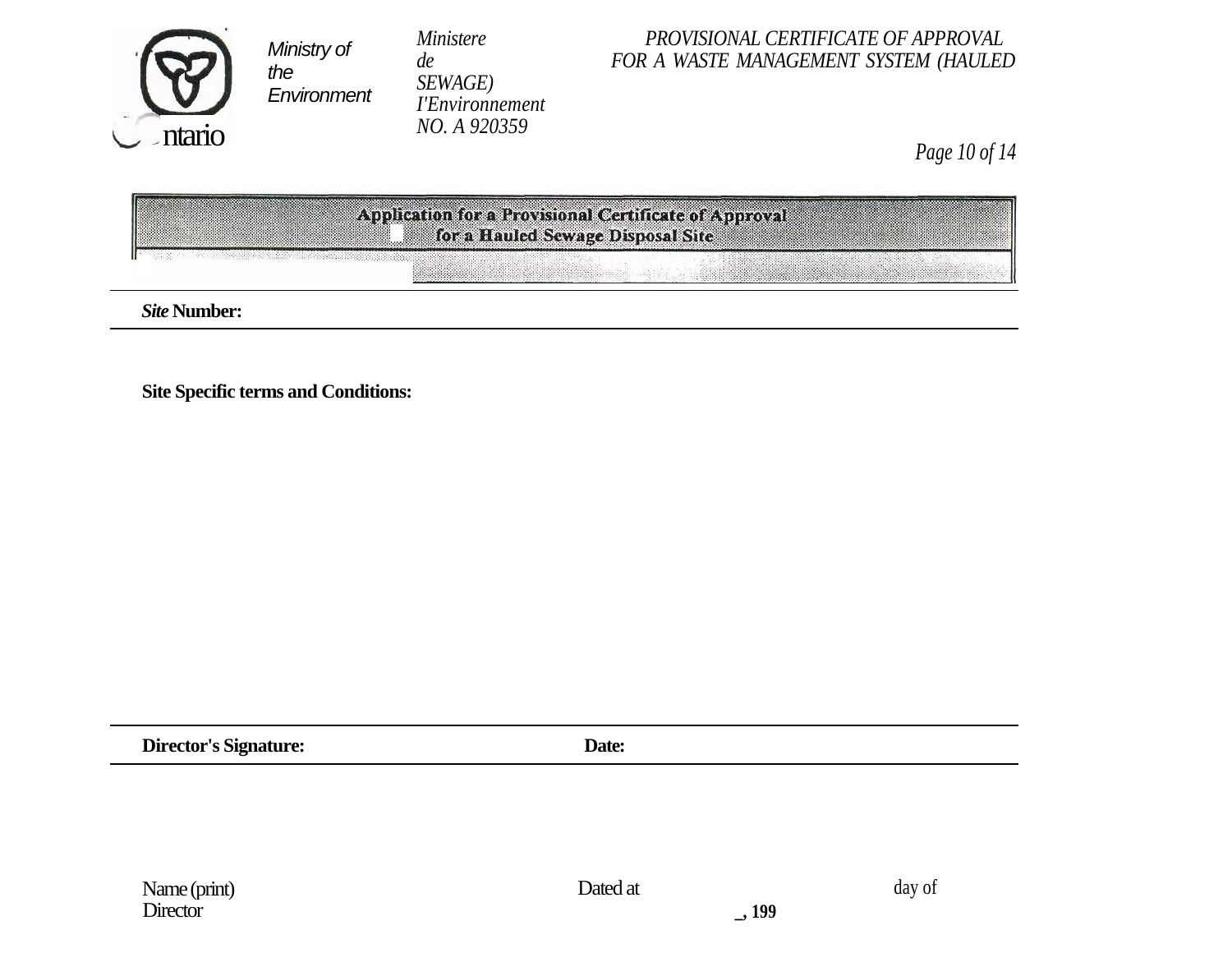Sec.39, Environmental Protection Act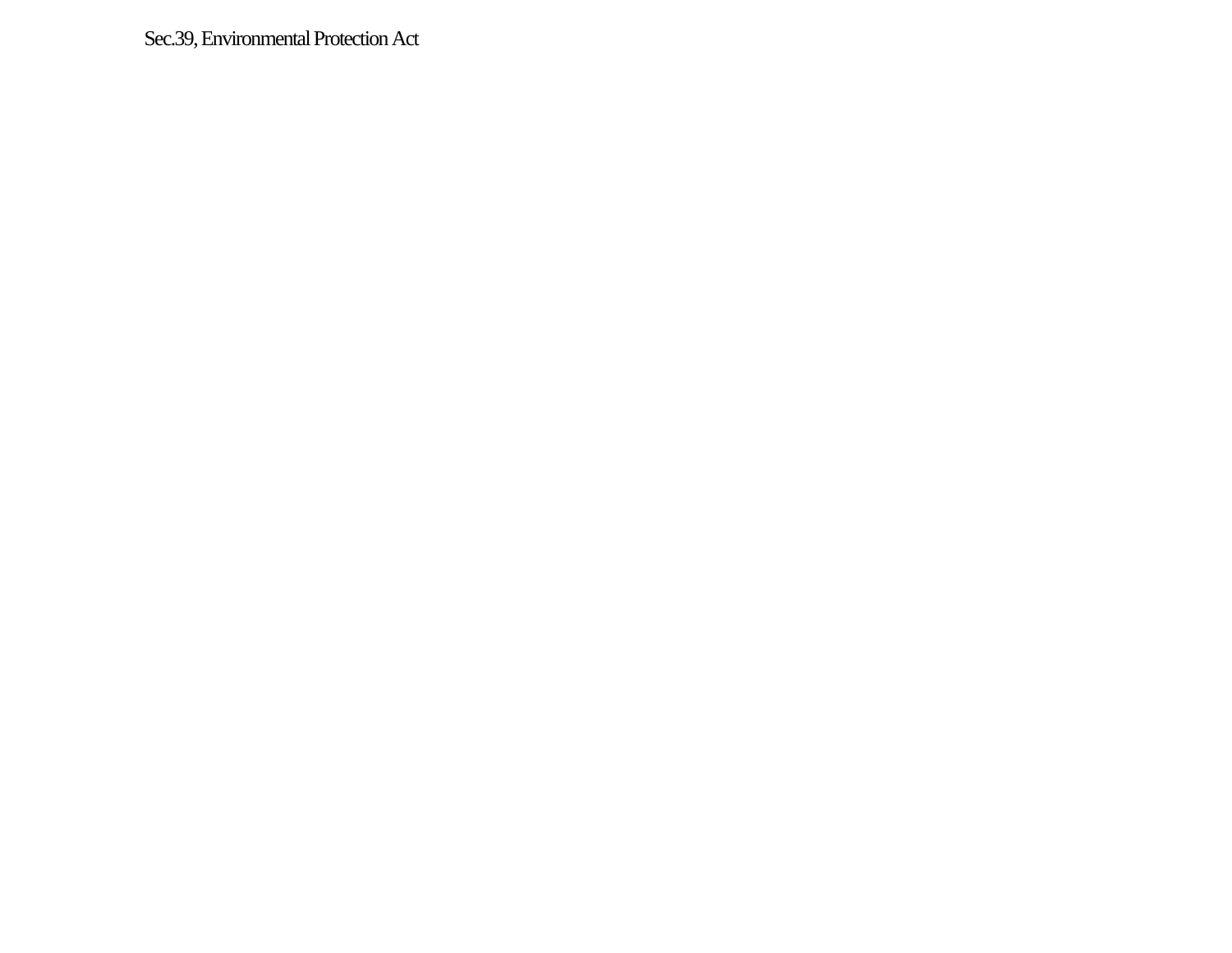

*SEWAGE) I'Environnement NO. A 920359*

# *Ministere PROVISIONAL CERTIFICATE OF APPROVAL de FOR A WASTE MANAGEMENT SYSTEM (HAULED*

*Page 11 of 14*

#### **SCHEDULE"D" SITE SETBACK**

#### **REQUIREMENTS**

*This Schedule "D"forms part of Provisional Certificate of Approval A 920359:*

The portion of each Site approved for spreading or storage is subject to the following setbacks, unless these reduced setbacks are approved by the Director on the part of Schedule "C" that relates to that Site:

- a. a minimum of 450 meters from sensitive uses, or 90 metres from a single residence, unless the Hauled Sewage is injected or incorporated into the soil within 24 hours of application, in which case the separation distance may be reduced to 25 metres from a single residence or 50 metres from a group of three or more residences;
- b. a minimum of 30 meters from a public roadway;
- c. a minimum of 90 meters from water wells; and
- d. a minimum of 120 meters from lakes, streams, swamps and seasonally wet areas, including ditches, swales and intermittent streams.

These setbacks represent a minimum distance when defining the usable area of a parcel of land on which it is intended to pr.lv hauled sewage. Site specific criteria may require increased distances. The setbacks shown are for the spreading or ~s\ je of hauled sewage directly onto the surface of the ground. With respect to spreading operations, these setbacks are reduced 50% if the sewage is injected into the soil, or is placed in a furrow or trench and then promptly covered over.

| Maximum Sustained Slope | <b>For Hauled Sewage</b><br><b>Application</b><br><b>May-November</b> | For Hauled Sewage Application<br>During Periods When the Ground is<br>Frozen or Snow Covered |  |
|-------------------------|-----------------------------------------------------------------------|----------------------------------------------------------------------------------------------|--|
| $ 0 - 3\% $             | 60 metres                                                             | 180 metres                                                                                   |  |
| $3 - 6%$                | 120 metres                                                            | 180 metres                                                                                   |  |
| $6 - 9%$                | 180 metres                                                            | No sewage to be applied                                                                      |  |
| greater than 9%         | No sewage to be applied                                               | No sewage to be applied                                                                      |  |

#### **Setbacks from surface waters<sup>1</sup>**

<sup>1</sup>These clearances relate to the spreading of hauled sewage on the surface of soils in the rapid to moderately rapid permeability range and are doubled for soils of moderate to slow permeability (see Slope/Soil Permeability Table below). This increase will not pertain when hauled sewage is injected into the soil or placed in a trench or furrow.

<sup>2</sup> Any applications of Hauled Sewage Sludge that are proposed during periods when the ground is frozen or snow covered, must be approved by the Director on the part of Schedule "C" that relates to that Site.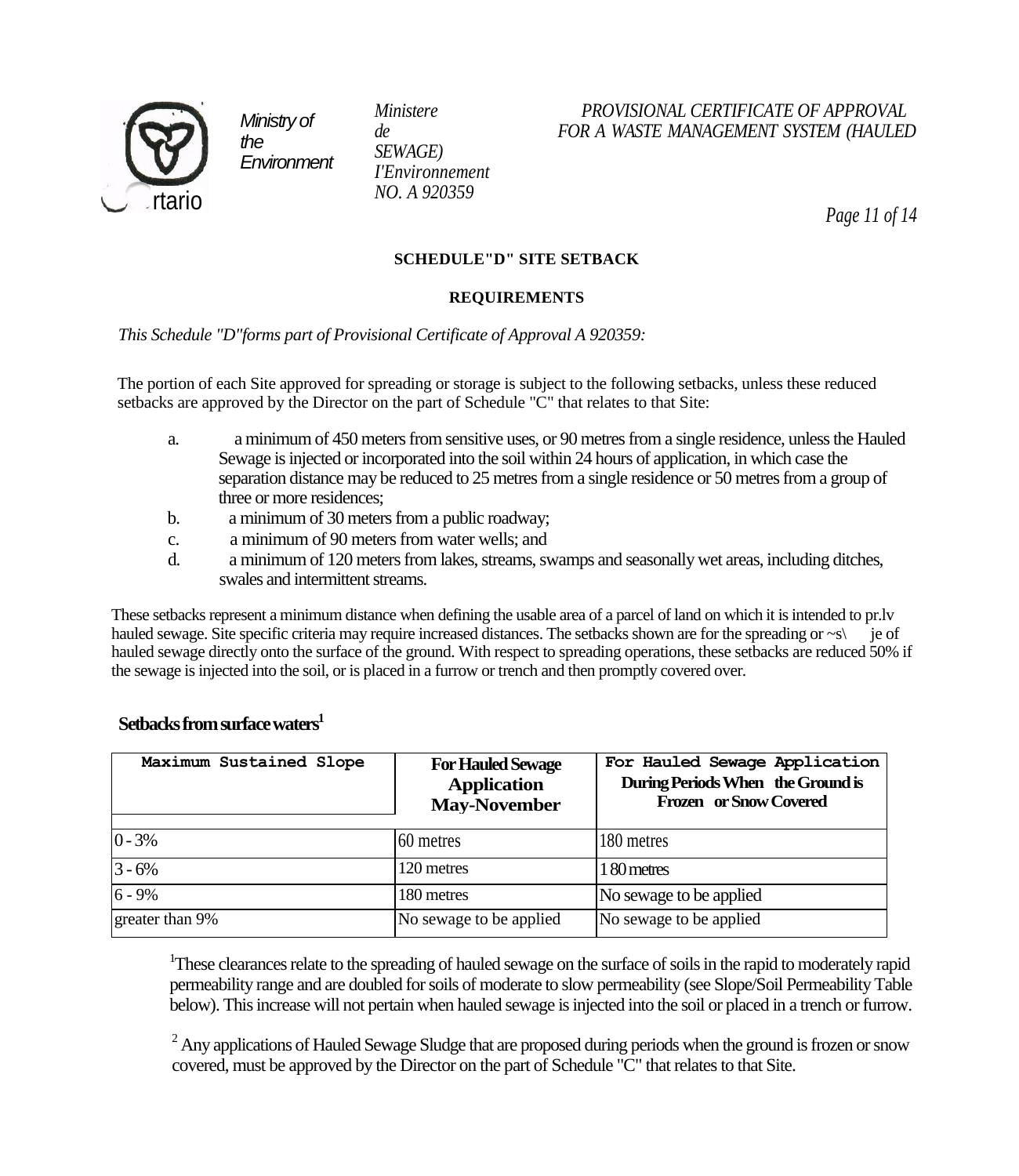

*Ministry of Ministere the* 

*Environment I'Environnement*

*PROVISIONAL CERTIFICATE OF APPROVAL FOR A WASTE MANAGEMENT SYSTEM (HAULED SEWAGE) NO. A 920359 Page 12 of 14*

**Slope/Soil Permeability**

| Maximum Sustained<br>Slope | Soil Permability                               | Allowable Duration of Application<br>(see Notes) |                                               |
|----------------------------|------------------------------------------------|--------------------------------------------------|-----------------------------------------------|
|                            |                                                | Southern Ontario<br>Northern Ontario             |                                               |
| 0 to $3%$                  | Any (where Percolation Time <sup>1</sup><br>>1 | $12 \,\mathrm{mon/yr}$ .                         | $12 \text{ mon/yr}.$                          |
| 3 to 6%                    | Rapid to moderately rapid                      | $12 \,\mathrm{mon/yr}$ .                         | $12 \text{ mon/yr}.$                          |
| $3$ to 6%                  | Moderate to slow                               | $10 \,\mathrm{mon/yr}$ . (May to<br>February)    | 9 mon/yr. (June to February)                  |
| $6$ to 9%                  | Rapid to moderately rapid                      | 7 mon/yr. (May to<br>November)                   | $6 \,\mathrm{mon/yr}$ . (June to<br>November) |
| 6 to 9%                    | Moderate to slow                               | None                                             | None                                          |

'Percolation Time means the average time in minutes that is required for water to drop one centimetre during a soil percolation test as determined by the test or other appropriate means.

 $2$ The Company (or qualified consultant) is responsible for ensuring that the soil permeability of the soils is properly classified in accordance with currently accepted engineering and hydrogeological practices and submitting documentation as to the classification, if a classification greater then "slow" is claimed.

# **Agricultural Use of Spreading Areas**

Note: It is the responsibility of the Company to ensure that the future intended uses of the Site are known and to make decisions for spreading based on this information. The use of the spreading area, as approved under Schedule "C", subsequent to the application of Hauled Sewage, is limited as follows, unless amended by the Director:

a. harvest of crops for domestic consumption shall not occur within twelve (12) months, and only after working the Hauled Sewage into the soil;

b. grazing of livestock shall not occur within six (6) months of Hauled Sewage application; c. feed crop harvests shall not occur within three (3) weeks of Hauled Sewage application; and d. commercial sod harvest shall not occur within 12 months of Hauled Sewage application.

*The reasons for the imposition of these conditions are ax follows:* The reason for Conditions 1, 2, 3, 4, 5,

- and 6 is to clarify the legal rights and responsibilities of the Company. 1.
- 2. The reason for Condition 7 is to ensure that the System is operated in a manner which does not result in a nuisance or a hazard to the health and safety of the environment or people.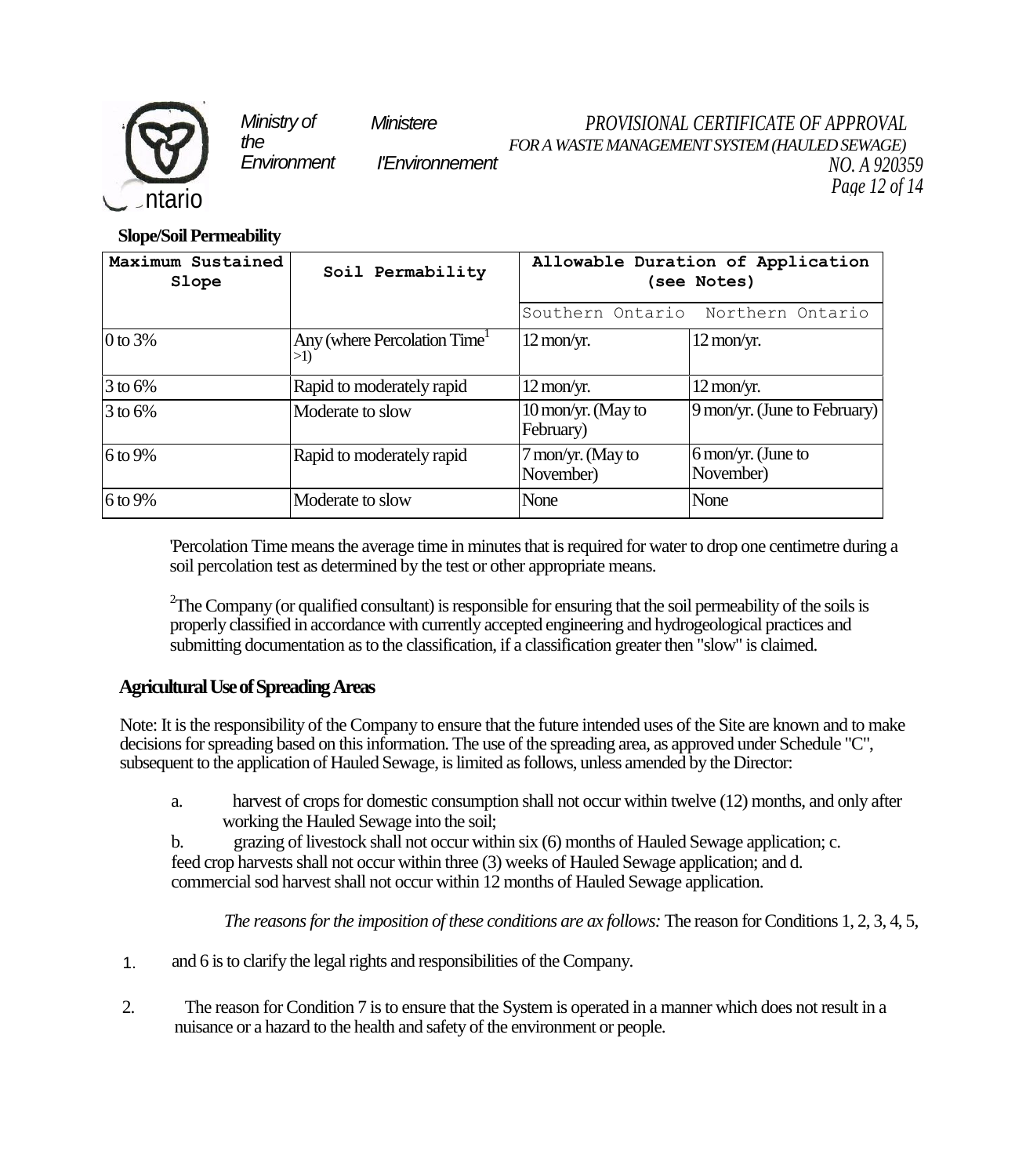

*Ministry Ministers PROVISIONAL CERTIFICATE OF* 

*of the de FOR A WASTE MANAGEMENT SYSTEM* 

*.* . *Page 13 of* 

*(HAULED SEWAGE) NO. A 920359*

*Environment I'Environnement* 

*14*

# **Ontario**

- 3. The reason for Conditions 8 is to ensure that staff can identify Site problems and deal promptly and effectively with any spills and upsets that do occur.
- 4. The reason for Conditions 9, 10, 19, 20 and 22 is to ensure that the System is operated in accordance with the application and supporting information submitted by the Company, and not in a manner which the Director has not been asked to consider.
- 5. The reason for Condition 11 is to permit the continued use of previously approved sites pending expiry or updated requests for renewal.
- 6. The reason for Condition 12 is to ensure that only the area reviewed and recommended in the Site assessment, subject to the listed setbacks, is used for spreading.
- 7. The reason for Condition 13 is to ensure that the restriction on the period of use in any calendar year will limit the application period to the part of the year where the Hauled Sewage will seep down into the underlying overburden. The prohibition will prevent Hauled Sewage spreading when there is a risk of runoff.

8. The reason for Condition 14 is to ensure that the type and amount of Hauled Sewage accepted for spreading on agricultural lands, and the spreading activities, are in accordance with that approved under this Provisional /\*\*<sup>v</sup> Certificate of Approval.

- 9 . The reason for Condition IS is to ensure Hauled Sewage application is not to take place at times when the ground is saturated or when runoff could occur.
- 10. The reason for Condition 16 is to ensure that loading rates on the soil are strictly controlled under the sludge utilization program for Hauled Sewage. Fields used for this program cannot be used for Hauled Sewage spreading and vice versa.
- 11. The reason for Condition 17 is to ensure that the application was made on behalf of the Company therefore the Site's use is restricted to this Company.
- 12. The reason for Conditions 18 and 21 is to ensure periodic review of the Site operations and associated impacts to ensure that no adverse effects on the land as a consequence or continuous long term use.
- 13. The reason for Condition 23 is to ensure that there is not a multiplicity of current approvals for the same system and sites. The Sewage Works and Waste Disposal Sites listed in Schedule "B", if any, are not affected by this condition as they are separately approved, and only listed so that the waste management system may utilize them in accordance with their approvals and the rules set out in this approval.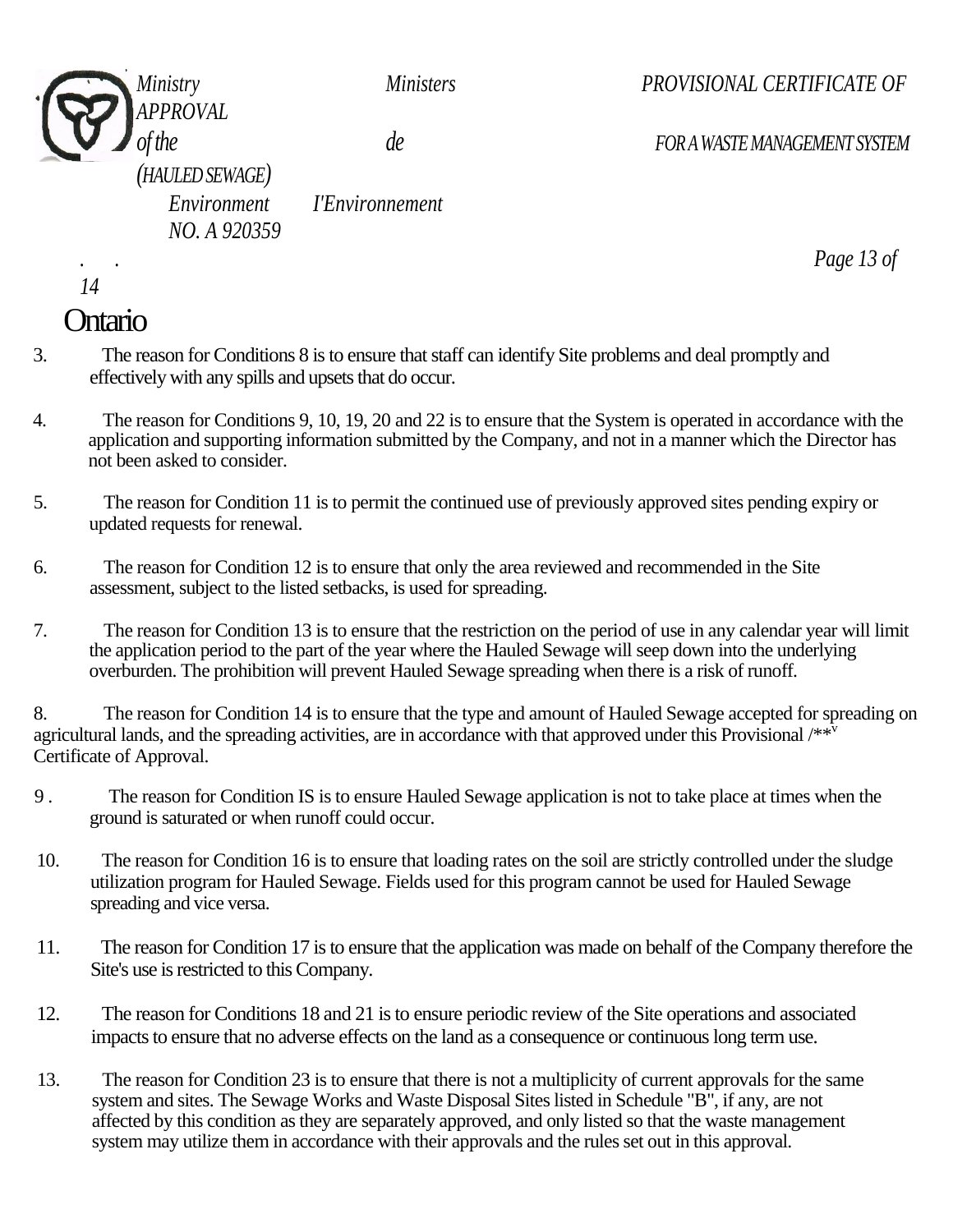*You may by written notice served upon me and the Environmental Appeal Board within 15 days after* \_ *^pt of this Notice, require a hearing by the Board. Section 142 of the Environmental Protection Act, R.S.O. i\*sQC. E-19, as amended, provides that the Notice requiring the hearing shall state:*